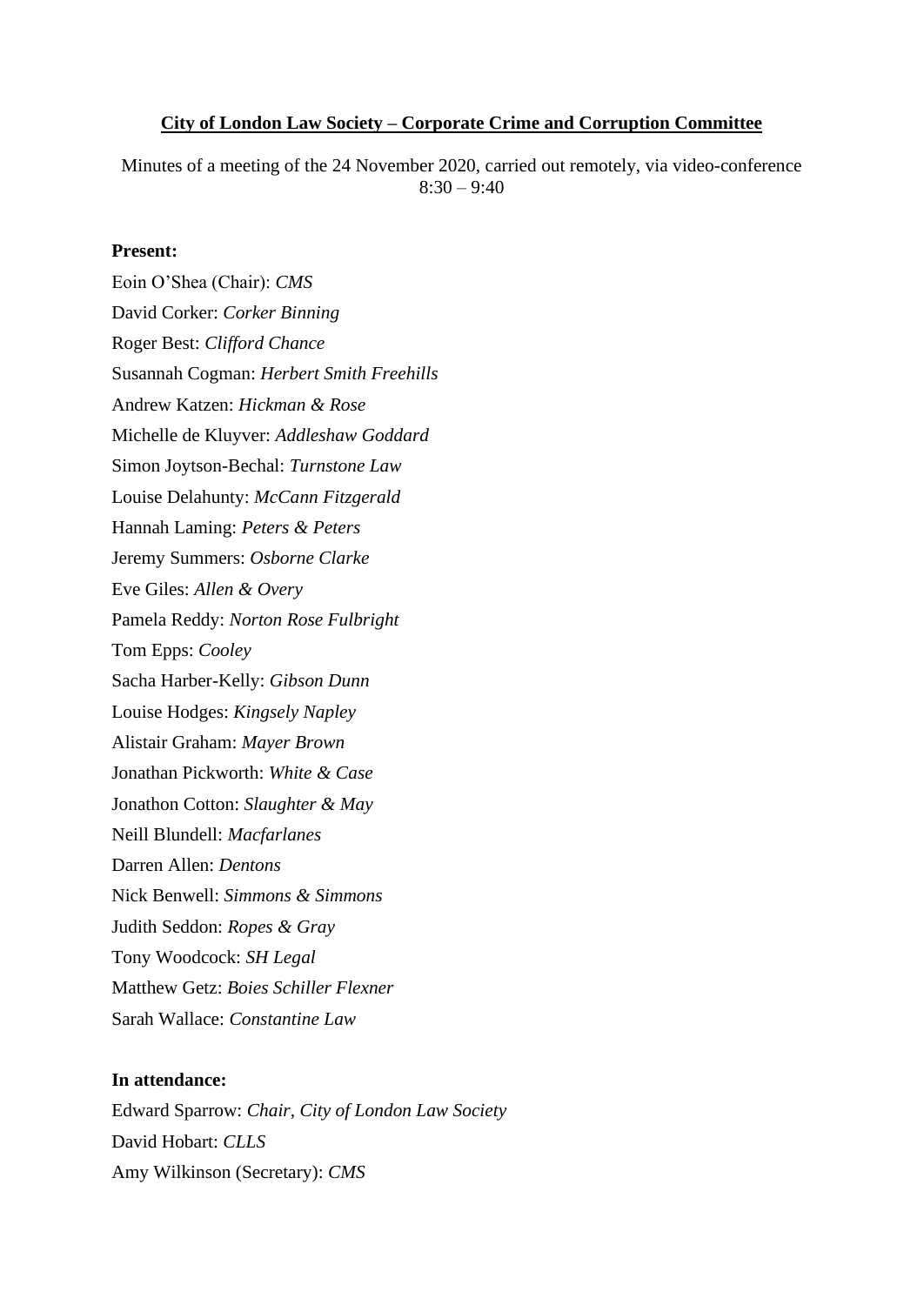### **Guest speakers/attendees (attended for part):**

Sir Nicholas Green: *Chair of the Law Commission* Professor Penney Lewis*: Commissioner for Criminal Law, Law Commission*  Robert Kaye: *Lawyer, Law Commission* David Allan: *Lawyer, Law Commission* Professor Sarah Green: *Law Commission*

## **1. External Guest Speakers (Law Commission)**

The Chair introduced the guest speakers from the Law Commission.

Sir Nicholas Green introduced his colleagues and provided a brief background to their current project on corporate criminal liability.

Professor Penney Lewis explained the scope of the project, which will result in an options report being provided to Government by the end of 2021. Robert Kaye and David Allan, lawyers working on the project, provided further detail on the project's terms of reference and questions that will be considered during the process.

There followed a detailed discussion. Members of the committee provided their views on the current state of the law in respect of corporate criminal liability and offered some considerations for the Law Commission to take into account as part of their project.

The Chair again thanked the external speakers for joining the meeting and offered the Committee's assistance with the project going forward. Professor Lewis said they may come back to discuss various points next year.

The external speakers then left the meeting.

### **2. External Guest Speakers**

The Chair reminded members that Lisa Osofsky (Director) and Sarah Lawson QC (GC) of the SFO would attend the 15 December 2020 meeting and encouraged members to attend.

# **3. Membership**

The Chair confirmed the membership application process was open until the end of the year, following which there would be discussions about potential new members. Current members were encouraged to nominate contacts with appropriate reputation, seniority and experience.

# **4. Schedule for meetings in 2021**

The Chair noted that meetings for 2021 would be scheduled shortly and asked members if they had any preference for alternative arrangements. No preference for a change in the existing arrangements was expressed, so the Chair proposed that meetings would be schedule